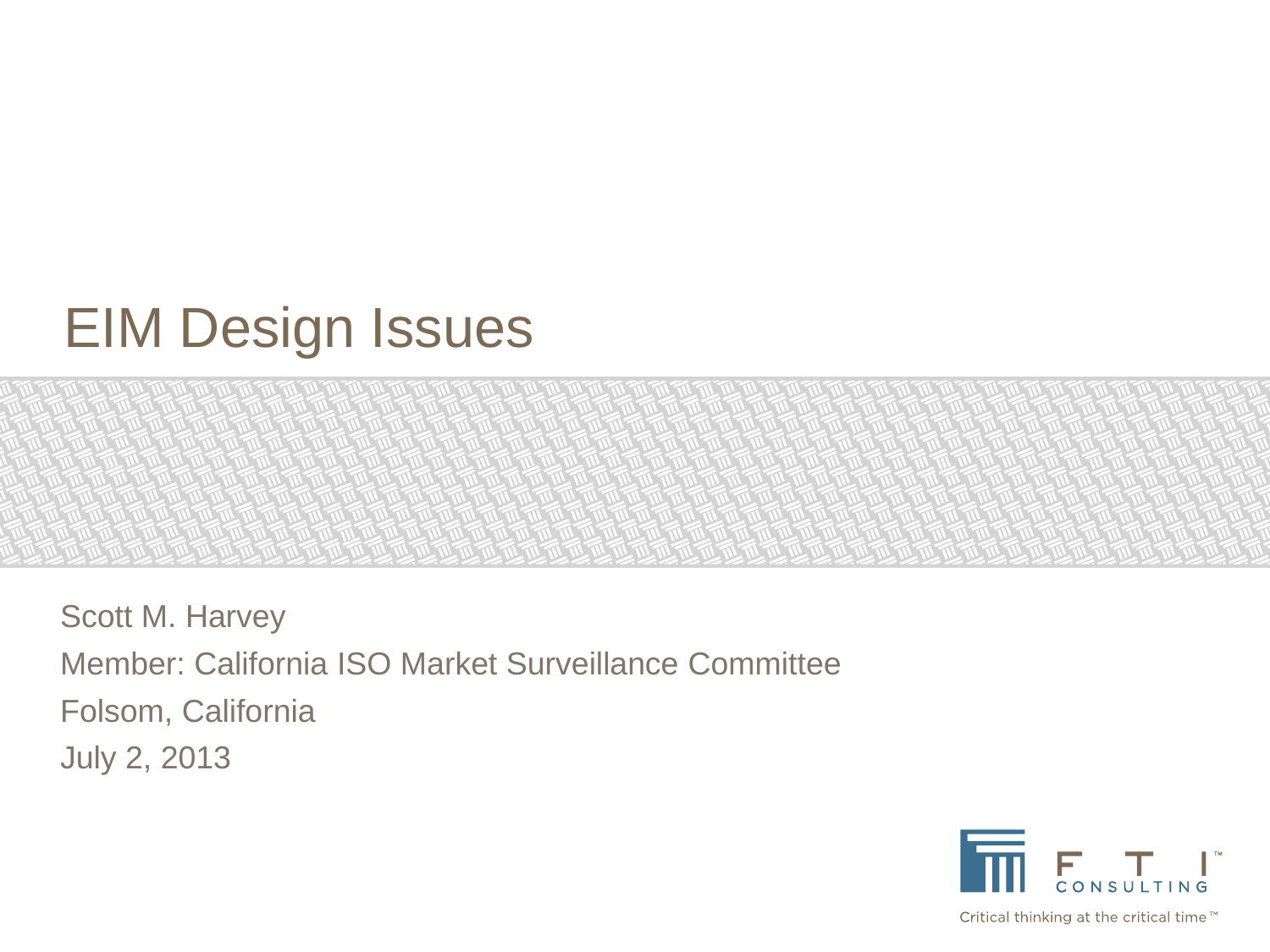- **GHG Design Performance**
- Adjusted Base Schedules and Revenue Adequacy.
- **Proration Rules.**
- Resource Adequacy.

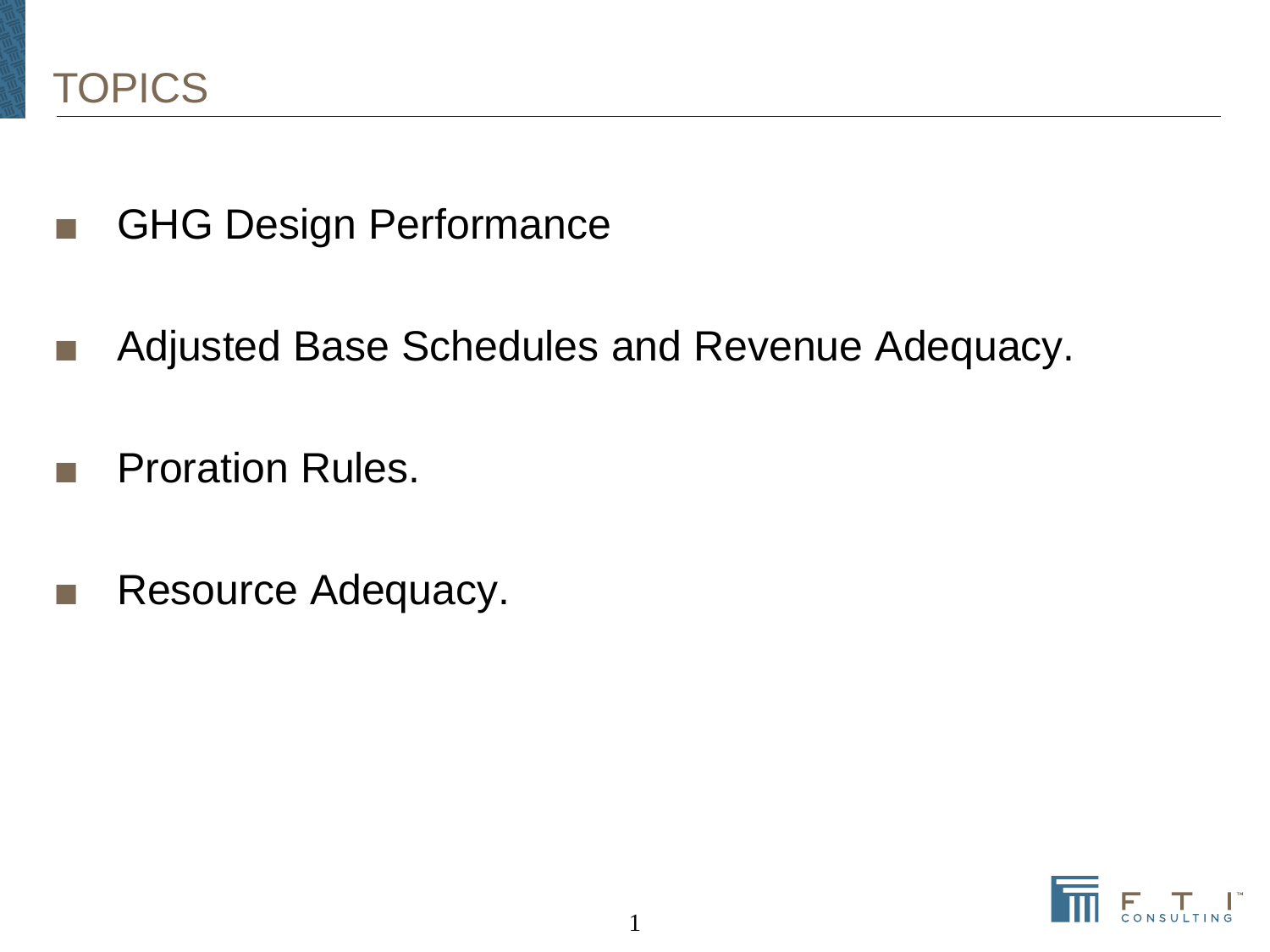The GHG conceptual design can work as intended.

Bill Hogan has concluded: "The basic proposal is internally consistent and would not upset either incentives at the margin or treatment of related FTRs.["](http://www.hks.harvard.edu/fs/whogan/Hogan_CAISO_EIM_Notes_062613.pdf)

**[http://www.hks.harvard.edu/fs/whogan/Hogan\\_CAISO\\_EIM\\_Notes\\_062613.pdf](http://www.hks.harvard.edu/fs/whogan/Hogan_CAISO_EIM_Notes_062613.pdf)**

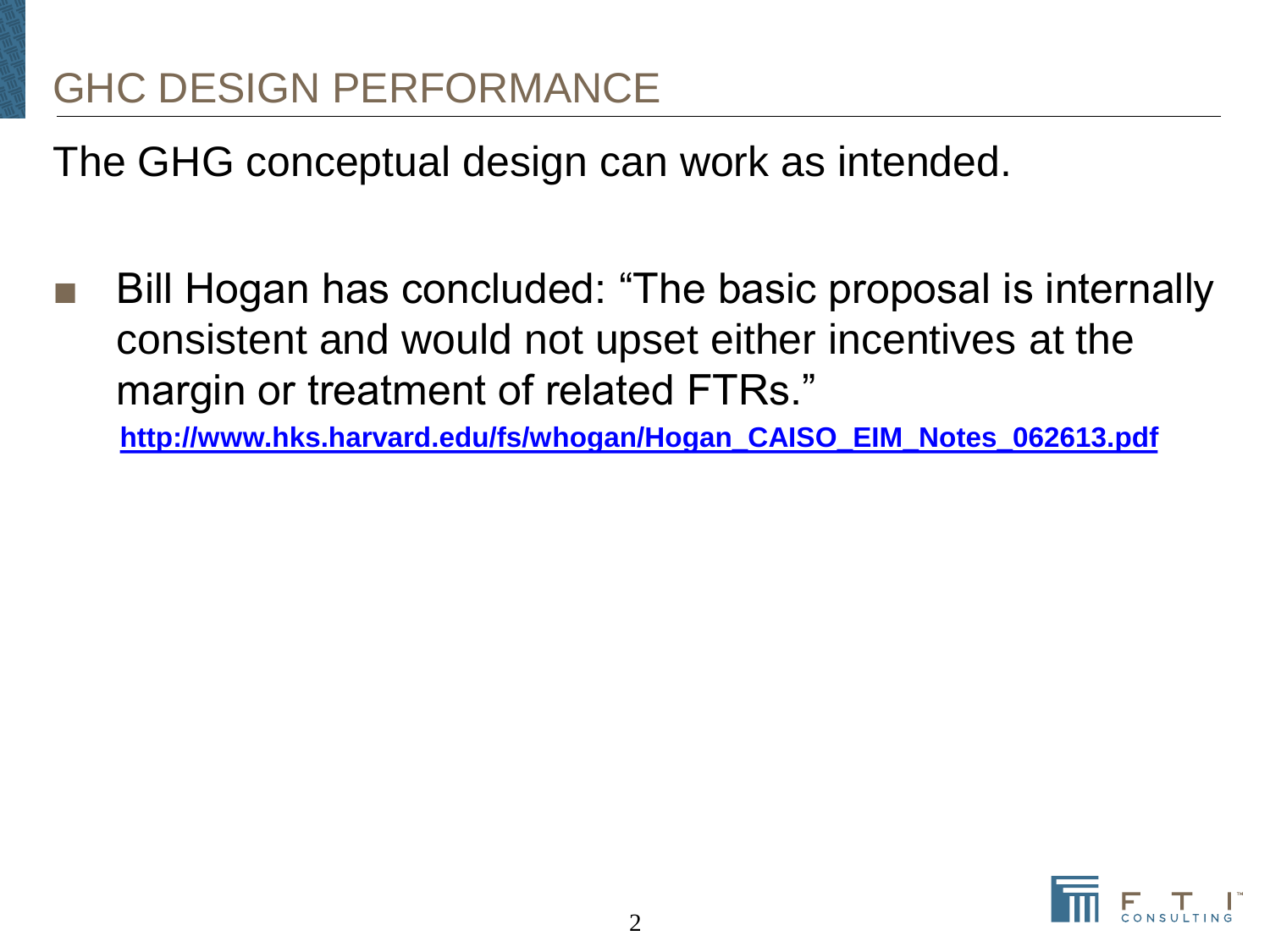Adjusted base schedules are fundamentally financial.

- Adjusted base schedules define deviations for settlements;
- Infeasible adjusted base schedules will result in congestion rent shortfalls for someone.
- Transmission owners typically sell more firm transmission service than is simultaneously feasible, ie. it must be supported by counterflow provided by generation.

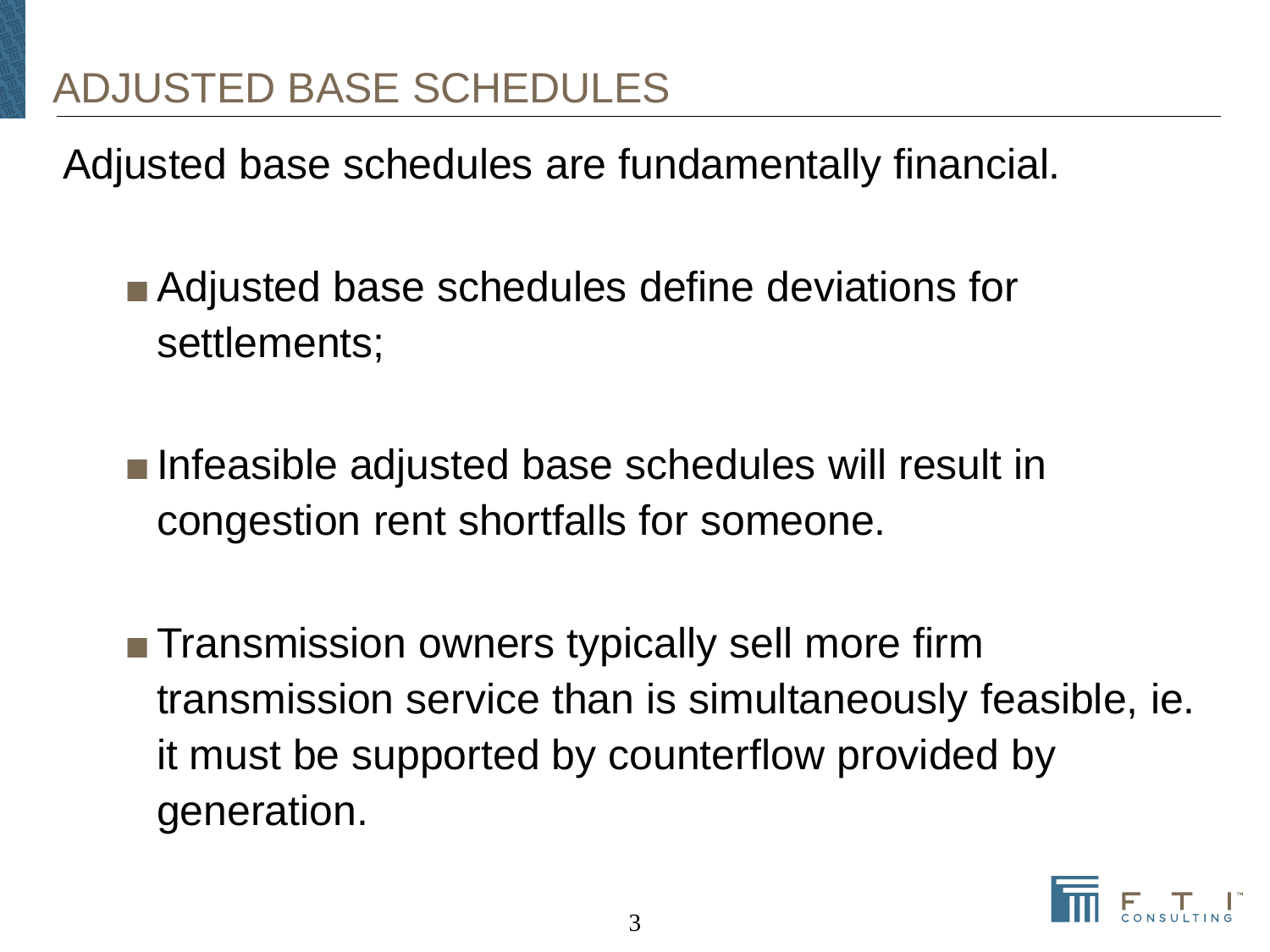Relaxing transmission constraints when adjusting base schedules will result in infeasible adjusted base schedules.

■ Settling deviations against infeasible adjusted base schedules will result in congestion rent shortfalls which will have to be borne by someone.

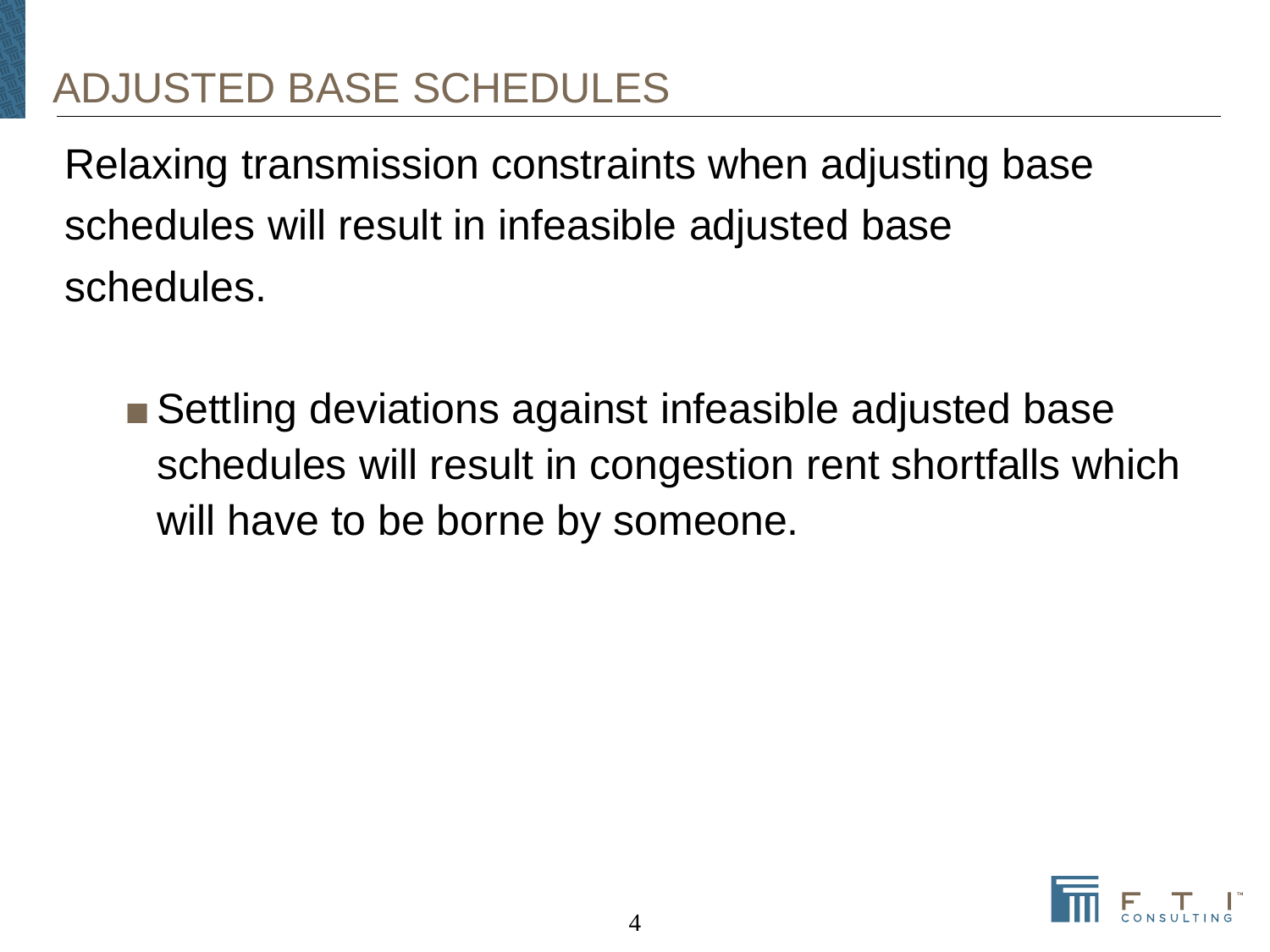Adjusting base schedules so they are feasible will reduce real-time congestion rent short-falls.

- Minimum shift rules are often seen as attractive proration rules, yielding a deterministic solution.
- There is nothing special about this solution from an efficiency or equity stand point.
- Its results are just as arbitrary as those produced by any other rule and will likely always impact the same entity.

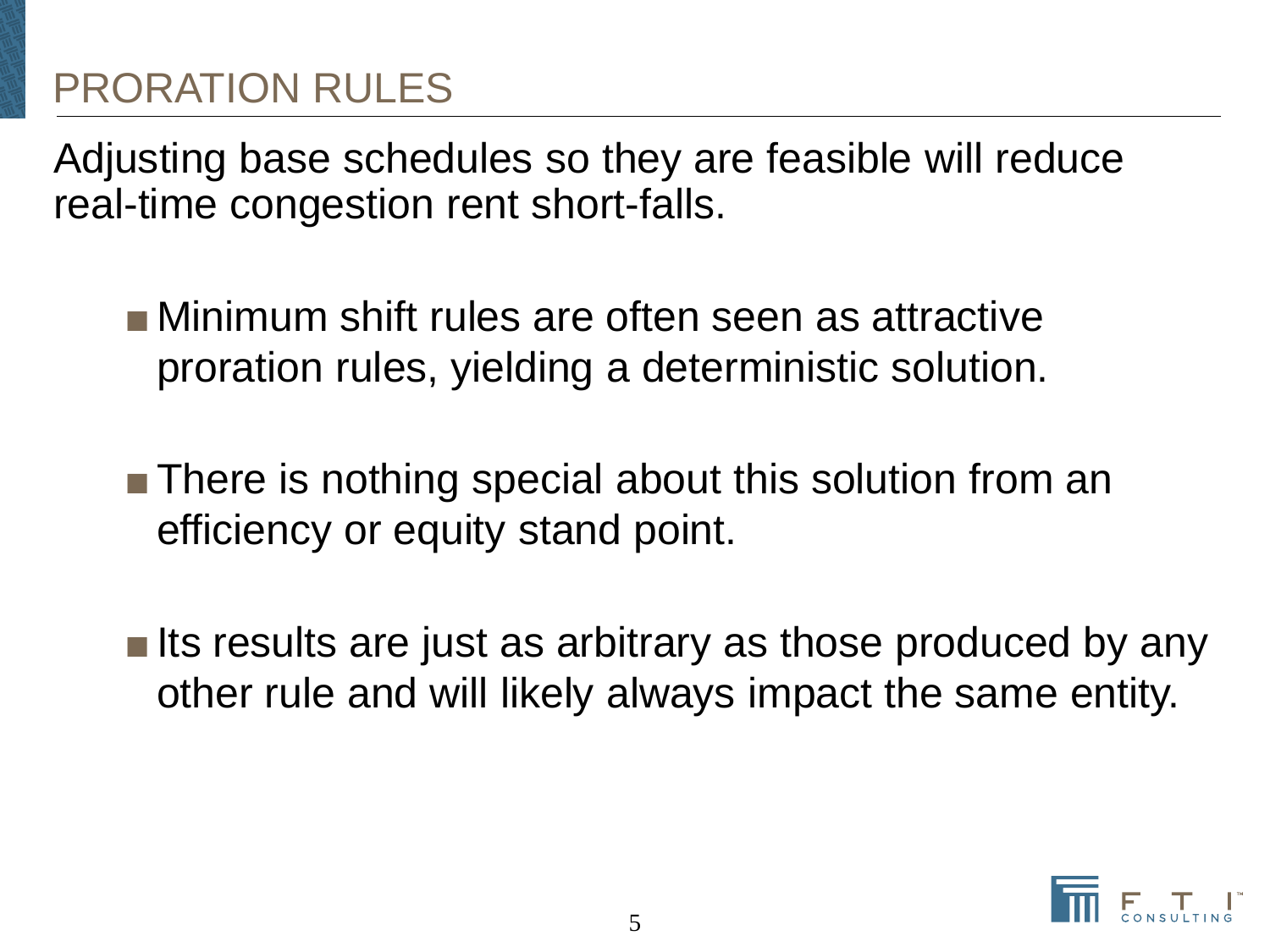Since adjusted base schedules are financial, there is no need to limit proration adjustments to dispatchable resources.

- Exempting fixed schedules from proration provides an incentive for EIM participants to submit fixed schedules for flows likely to be prorated.
- Not only would this result in cost shifting, it would remove from the economic dispatch precisely the resources that would need to be dispatched down.

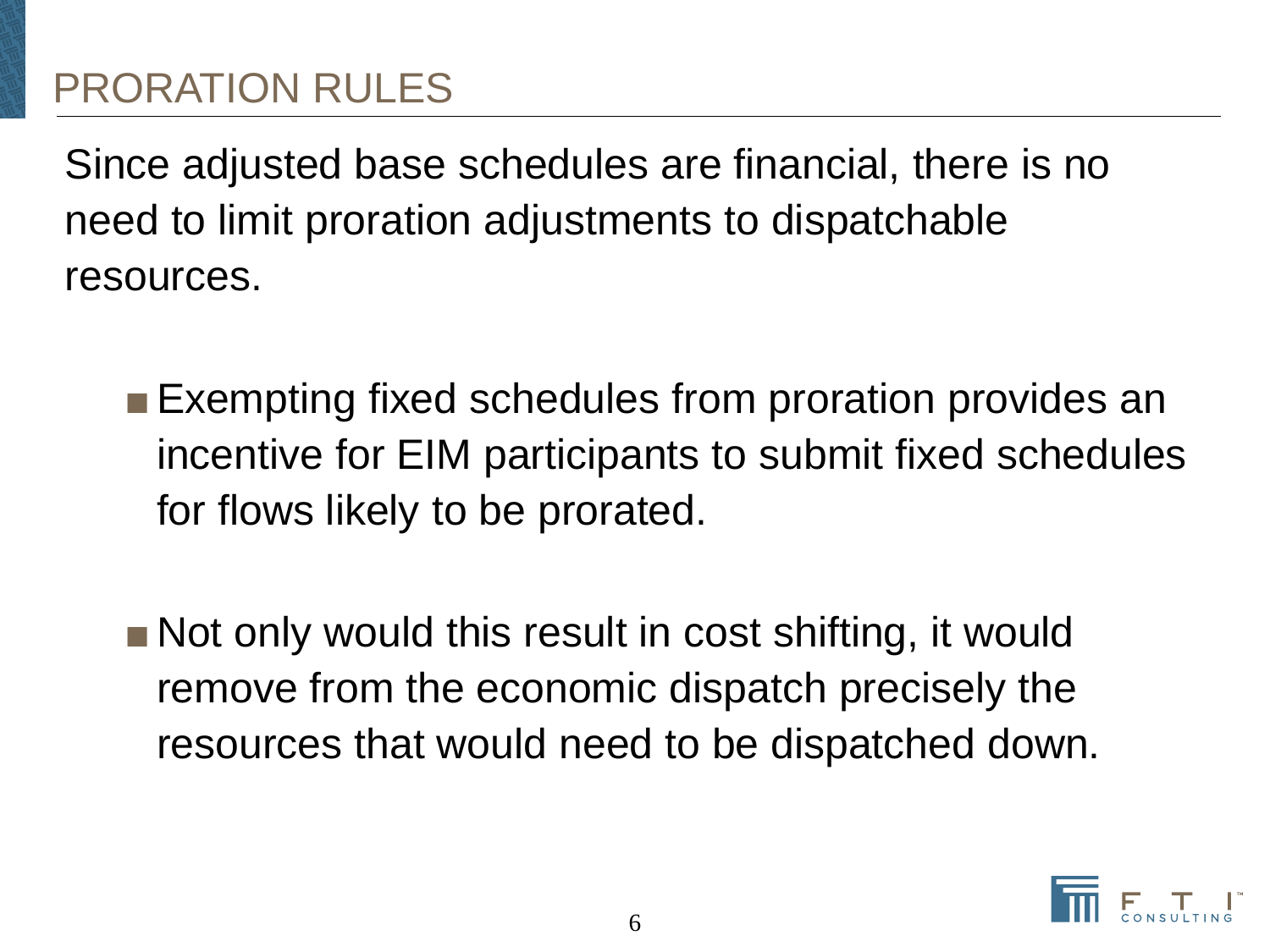Making all resources offered for dispatch eligible to receive an adjusted base schedule that establishes a financial obligation creates a disincentive to offer for dispatch high cost resources able to provide counterflow over constraints likely to bind.

- The economic benefits of the EIM will be greatest if dispatchable resources participate in the dispatch rather than following self-schedules.
- Willingness to participate in the economic dispatch should not be the basis for being exposed to adjustments to base schedules.

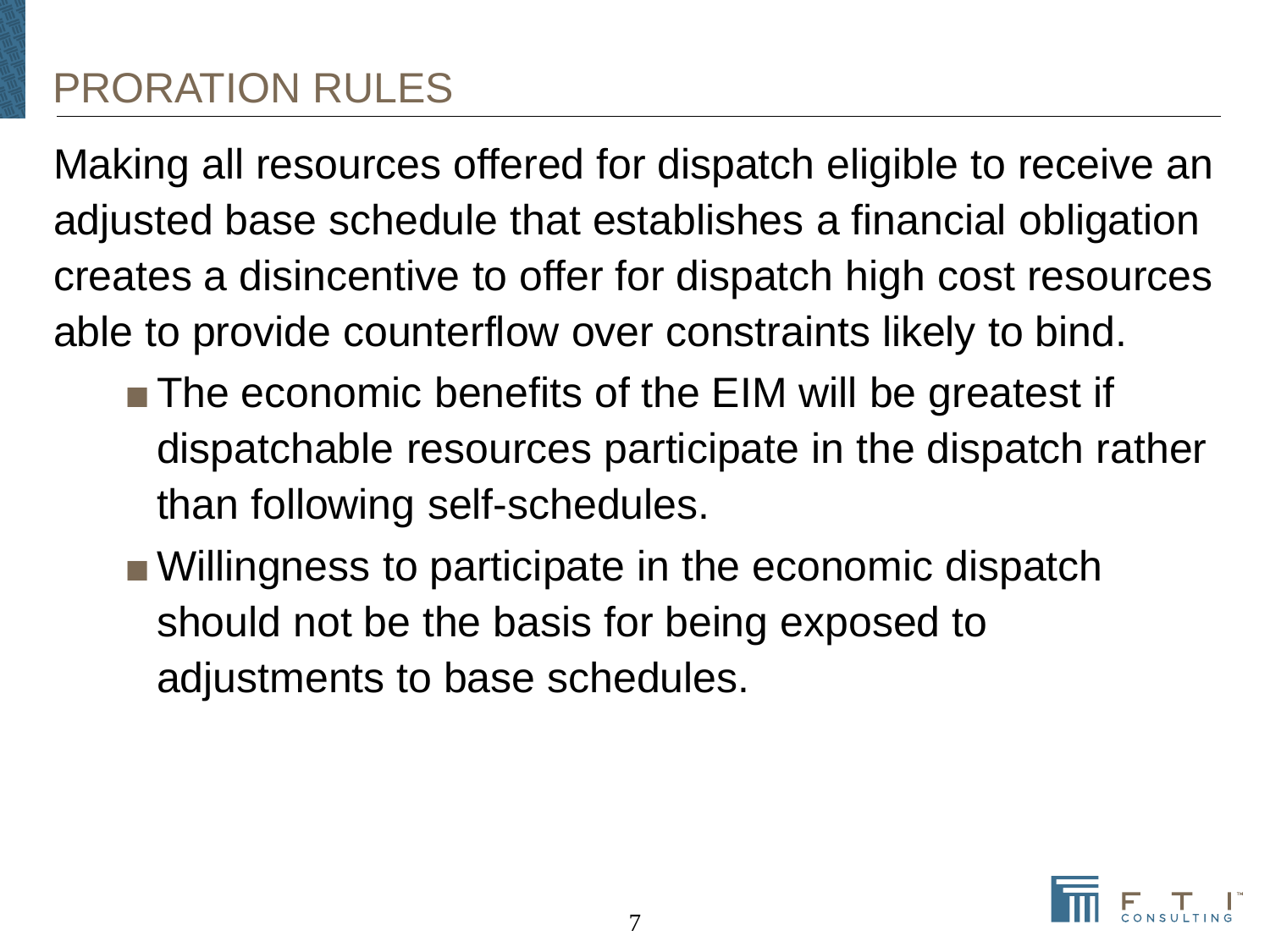The rules used to define entitlements to use of the transmission system without paying congestion need to be workable from an implementation standpoint for the California ISO, equitable for the affected EIM participants, and approved by FERC.

- The rules do not necessarily need to be the same for every balancing authority area or even for every transmission customer within a balancing authority area (as long as they are workable for the California ISO).
- Different rules could be used to account for the impact of outages, loopflows and changes in schedules.
- The rules do not need to be applied prior to real-time.

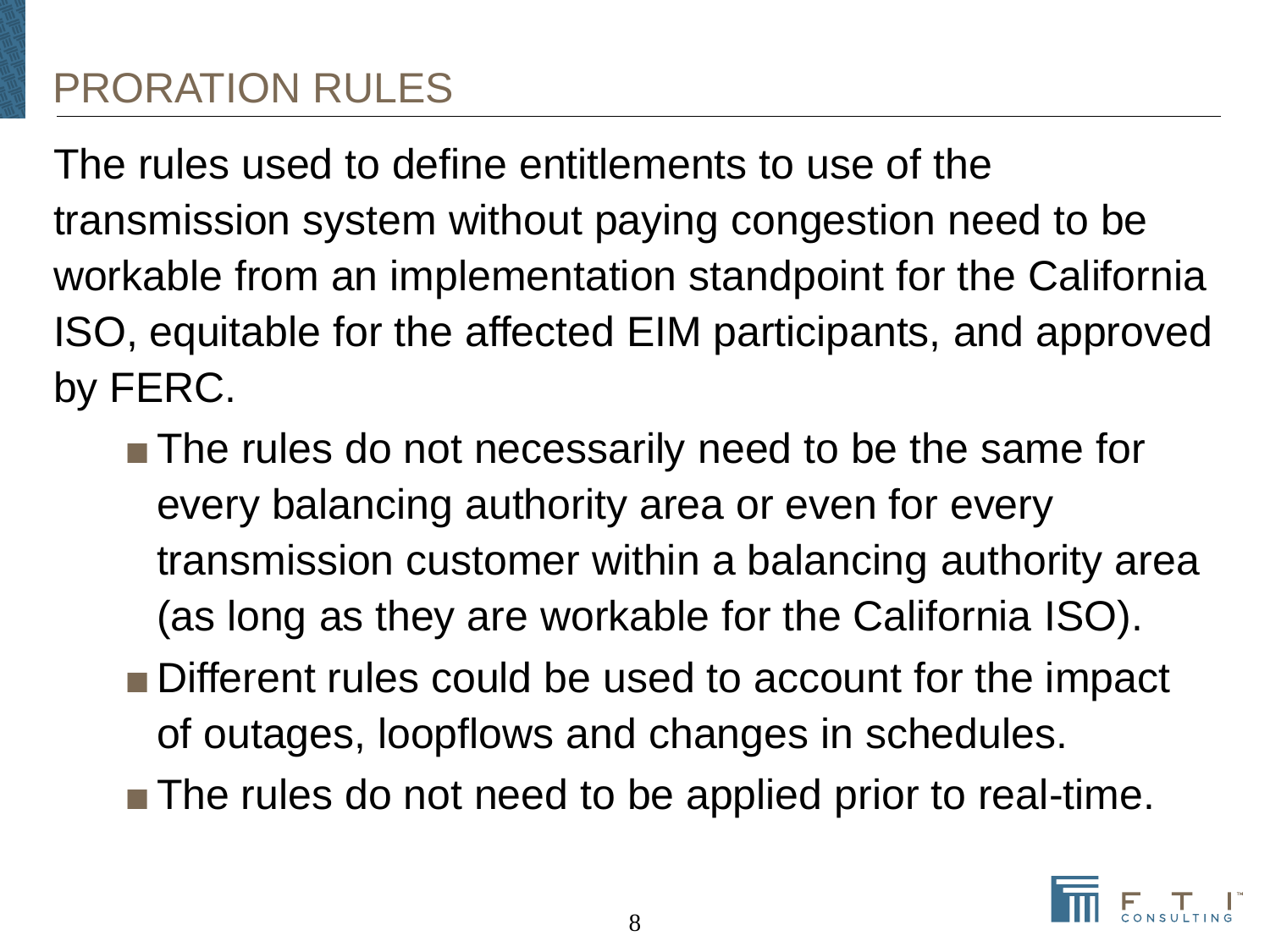Load serving entities today are able to gamble on being able to purchase the power they need to meet their load.

- These purchases could be from the California ISO spot markets or elsewhere.
- The California ISO has rules for curtailing exports supported by RA resources when the California ISO would be short of reserves.
- Other balancing authority areas and load serving entities also manage their export sales to avoid reserve shortages.